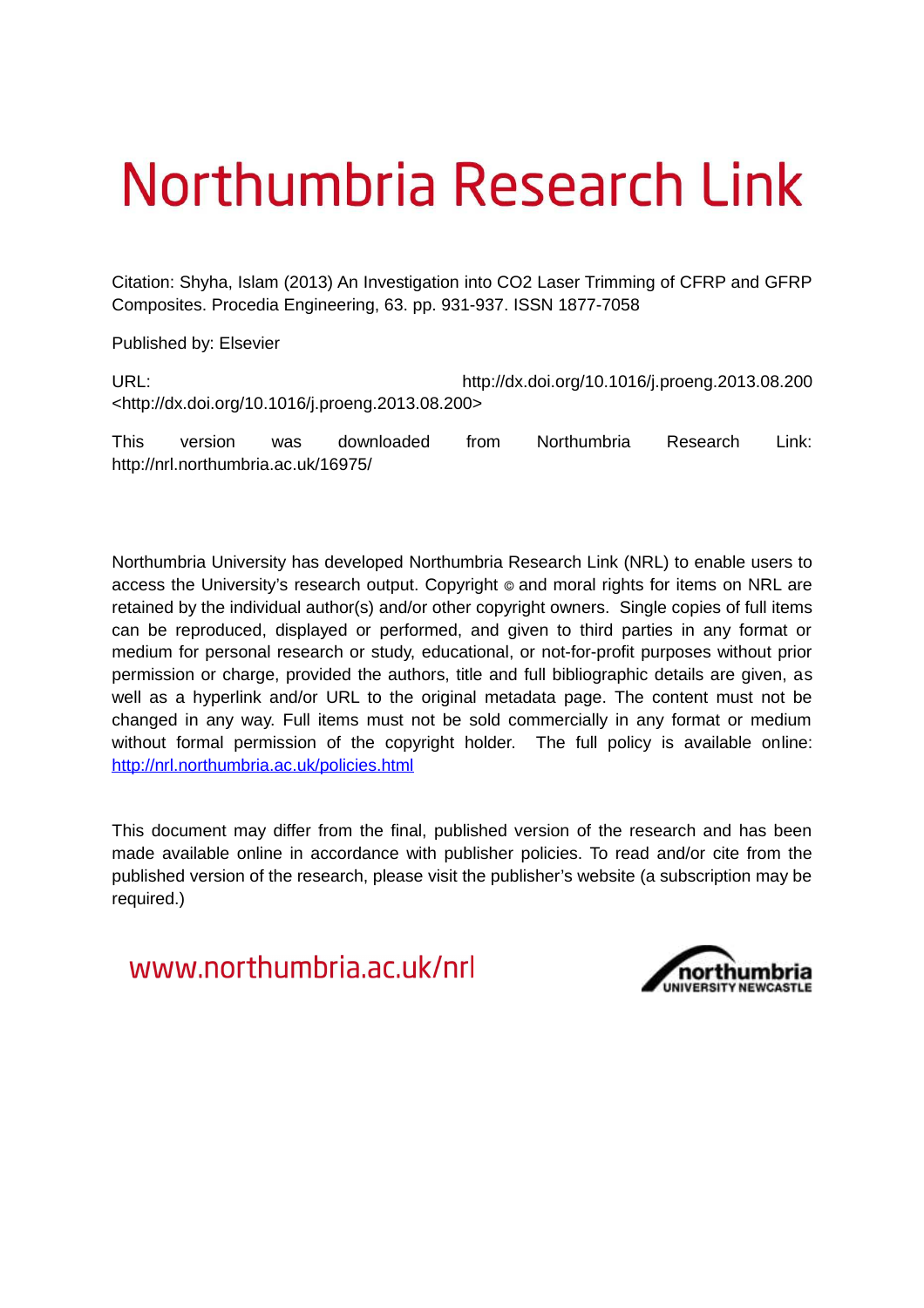

Available online at www.sciencedirect.com



**Procedia Engineering** 

Procedia Engineering 63 (2013) 931 – 937

www.elsevier.com/locate/procedia

## The Manufacturing Engineering Society International Conference, MESIC 2013

# An Investigation into  $CO<sub>2</sub>$  Laser Trimming of CFRP and GFRP **Composites**

Islam Shyha $a,b*$ 

*a Department of Mechanical & Construction Engineering, Northumbria University, Newcastle upon Tyne NE1 8ST, UK b Production Engineering Department, Faculty of Engineering, Alexandria University, Alexandria 21544, Egypt* 

#### **Abstract**

The paper outlines results for an investigation of  $CO<sub>2</sub>$  laser trimming of fibre reinforced plastic (FRP) composites. Process variables include cutting speed, laser beam power, gas pressure and workpiece material. These have been evaluated against key response measures involving material removal rate (MRR), surface roughness and kerf width. Higher MRRs have been obtained when trimming GFRP. Maximum MRR of 8 cm<sup>3</sup>/min was acquired when trimming GFRP at 1750 mm/min, 5 bar and 2500 watt respectively. Scanning electron microscope (SEM) analysis revealed that matrix constituent in both composites incurred to elevated cutting temperature which most likely resulted in a charring/melting and adhered to the cut surface which adversely affected its quality (Ra of up to  $\sim$  6 µm). Maximum entry kerf width of 0.5 mm and 0.28 mm was measured for GFRP and CFRP samples respectively.

© 2013 The Authors. Published by Elsevier Ltd. © 2013 The Authors. Published by Elsevier Ltd. Selection and peer-review under responsibility of Universidad de Zaragoza, Dpto Ing Diseño y Fabricacion

*Keywords:* Laser trimming; CFRP; GFRP; composites

#### **1. Introduction**

Owing to their superior mechanical properties together with the very low thermal expansion coefficient, the use of carbon fibre reinforced plastic composites is significantly increasing in various industrial sectors. These include aerospace, automotive, electronics, medical and sports equipment components (Ahmad 2010). In the aerospace

<sup>\*</sup> Corresponding author. Tel.: +44-191-243-7834; fax: +44-191-227-3598. *E-mail address:* islam.shyha@northumbria.ac.uk / islam.shyha@alexu.edu.eg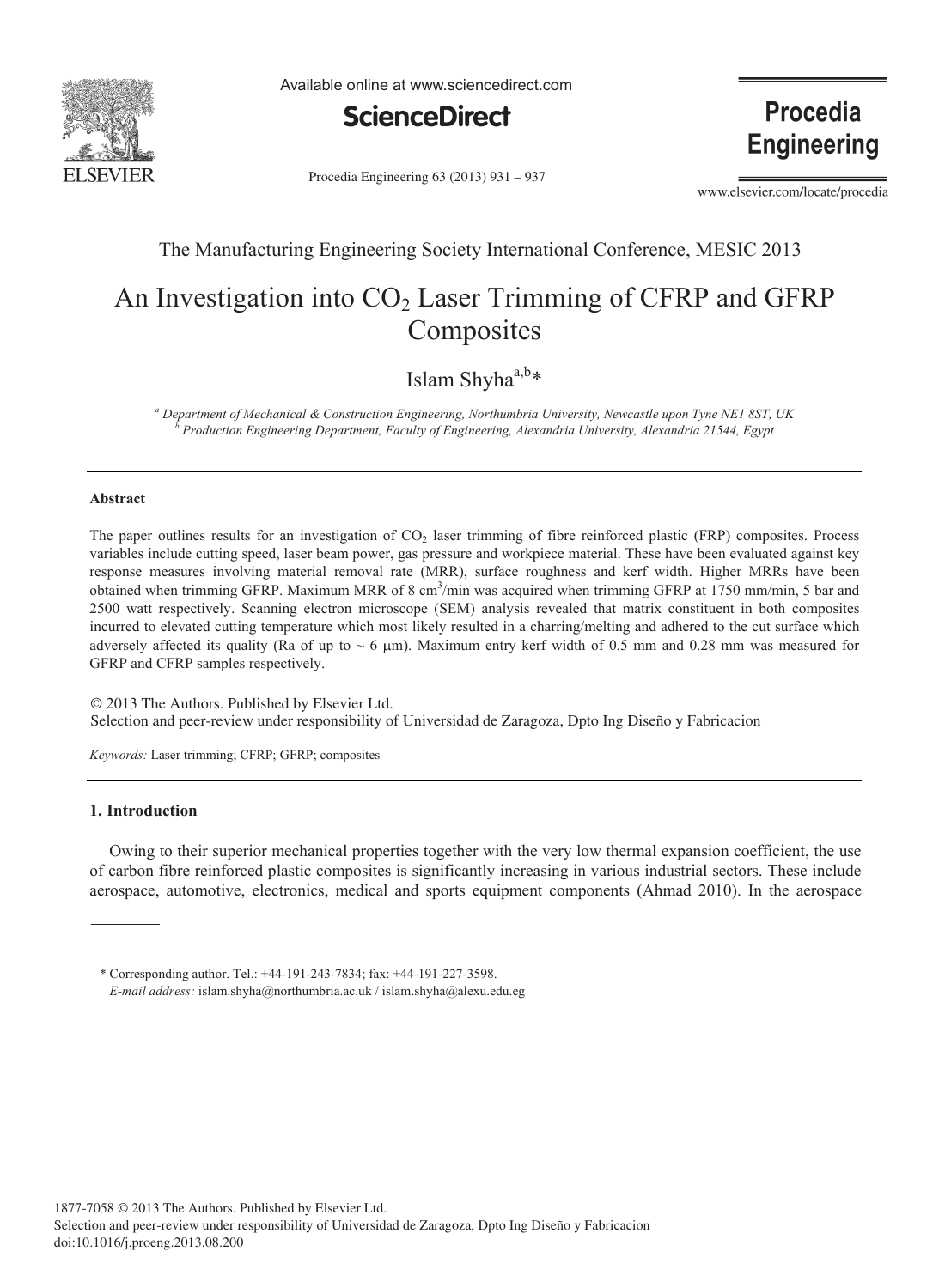sector, CFRP applications include aeroengine fan blades, casings, fuselage and wing components (Teti 2002), whilst in the bio-medical segment, CFRP accounts for hip-joint endoprosthesis (Kaddick, Stur et al. 1997). Finally in the sport equipment sector, CFRPs are used in bicycle frames, tennis racquets, sailboats and golf sticks. On the other hand, the use of glass fibre reinforced plastics is also growing in different industrial fields due to their useful bulk properties such as hardness, transparency, resistance to chemical attack, stability and inertness. GFRPs are used in structural components, storage tanks, printed circuit boards, automotive applications and a wide range of special-purpose products.

Parts fabricated from FRP composites are normally laid in the near-net-shape, however cutting operations such as trimming, drilling, grinding and slotting are still required to remove excess material and meet dimensional tolerances and requirements (Shyha, Soo et al. 2010; El-Hofy, Soo et al. 2011; Soo, Shyha et al. 2012). Conventional machining produces high cutting forces that, in some cases, may not be sustained by the workpiece (El-Hofy 2005). The use of laser machining for cutting composites is attractive due to its high cutting/travel speed, flexibility and ease of automation. However, it is not uncommon that laser, as a thermally acting tool, may damage the matrix element in the composite, which reduce the composites mechanical properties. While laser has been widely used in manufacturing including welding processes and as assisted technique in other processes, it is relatively less employed in cutting. Metallic materials however have been successfully machined using different types of laser beams with higher machinability rating for titanium alloys (Dubey and Yadava 2008).  $CO<sub>2</sub>$  lasers have been effectively used for cutting metals, ceramics and polymers (Riveiro, Quintero et al. 2012). With regard to composites machining, laser beam was relatively less used to cut CFRP and GFRP aiming at improving cutting productivity. The anisotropic properties of composites, lack of plastic deformation, poor thermal conductivity and issues related to the heat-affected zone (HAZ), charring, and potential delamination are the major complications for industrial applications with laser beam machining of composites (Negarestani, Sundar et al. 2010).

However, numerous reasons make  $CO<sub>2</sub>$  lasers attractive for cutting FRP composites as it is reported that tens of thousands of CO<sub>2</sub> laser cutting machines have been installed worldwide due to their good-quality beam combined with high output power (Riveiro, Quintero et al. 2012). Laser beam was originally used to cut glass, aramid and graphite composites in the 1980s (Tagliaferri, Di Ilio et al. 1985), while the first use on CFRP was undertaken in early 1990s when an Excimer laser was employed aiming to minimize the thermal effect and provide precise energy deposition. It was also reported that Excimer laser machining of CFRP is achievable with diminutive heataffected zones (HAZ) of only 5–30 µm however; the main drawback was the limited laser power which resulted in very low cutting rates. Yet for relatively thin laminates of 0.7 mm thick, a maximum cutting speed of only 4.9 mm/min was used. It can be concluded that research on laser cutting of GFRP and CFRP is deemed limited especially using  $CO<sub>2</sub>$  laser beam. Additionally, the use of low cutting speeds (which does not meet today's market requirements and expectations) is arguably the focal drawback of laser cutting. Therefore, the present study is carried out to investigate the trimming of CFRP and GFRP composites using CO<sub>2</sub> laser beam in order to provide better understanding of the impact of key process variables on surface quality and productivity when employing relatively higher cutting speed in addition to identify the best/preferred levels for process control factors.

### **Nomenclature**

| <b>CFRP</b> | carbon fibre reinforced plastic              |
|-------------|----------------------------------------------|
| <b>FRPs</b> | fibre reinforced plastics                    |
| <b>GFRP</b> | glass fibre reinforced plastic               |
| <b>HAZ</b>  | head affected zone                           |
| <b>MRR</b>  | material removal rate (cm <sup>3</sup> /min) |
| Ra          | average surface roughness $(\mu m)$          |
| <b>SEM</b>  | scanning electron microscope                 |
| ID          | unidirectional "fibre orientation"           |
|             |                                              |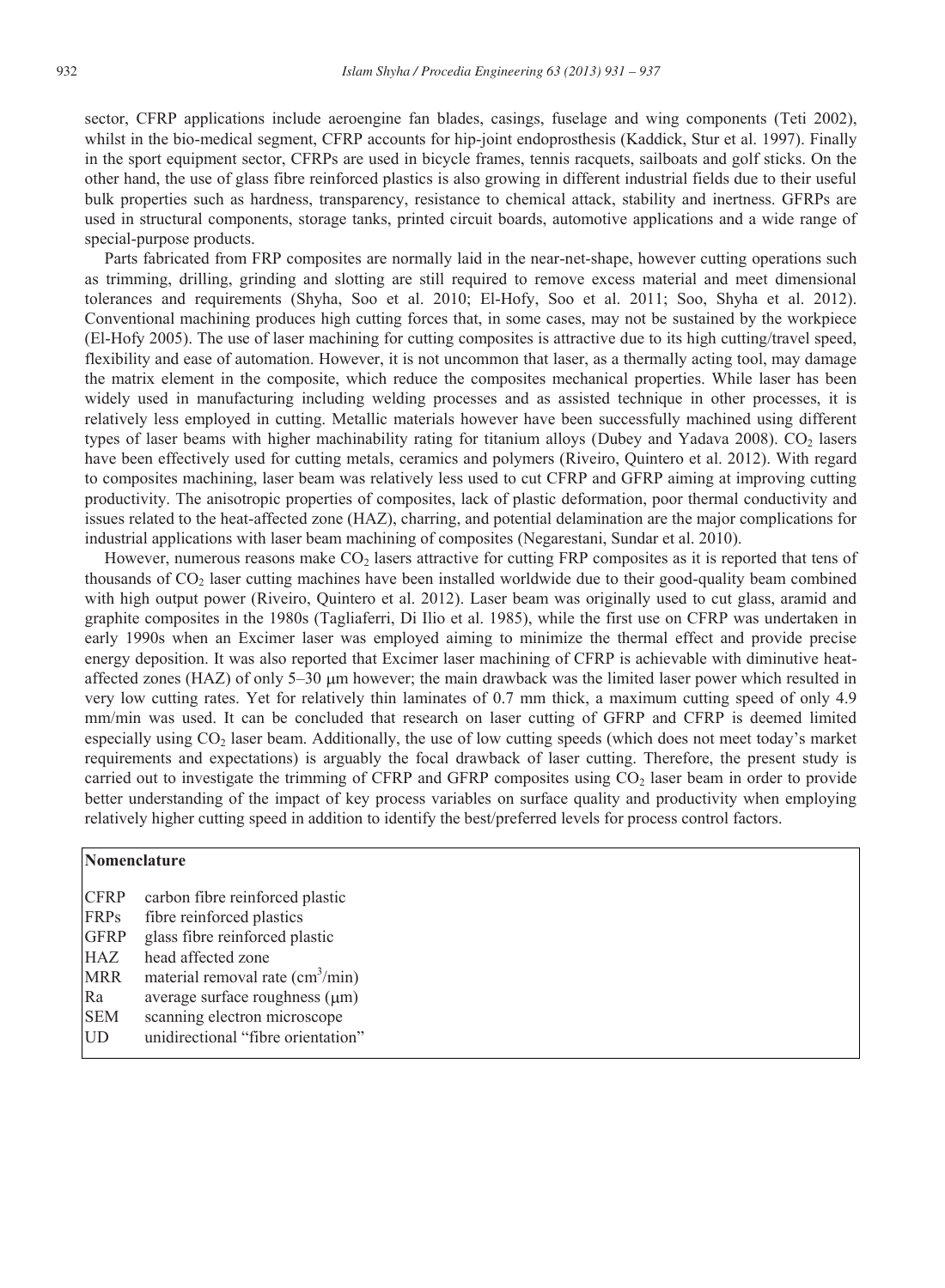#### **2. Experimental Setup and Testing Plan**

The experimental trials were carried out on a state-of-art Marbach Compact  $CO<sub>2</sub>$  laser cutting system (2115 DC-020). The machine is CNC controlled employing high-speed flatbed offering maximum cutting speed of 20,000 mm/min together with maximum cutting power of 2500 watt. Experimental setup is shown in Figure 1.

 CFRP workpiece materials were manually laid up to provide nominally 3 mm thick symmetric UD CFRP laminates. All prepregs (pre-impregnated layer) used were 0.25 mm thick and 12 layers were subsequently laid up with the repeating fibre orientation of  $45^{\circ}/0^{\circ}/135^{\circ}/90^{\circ}/45^{\circ}/0^{\circ}$ . The laminates were then cured according to the manufacturers' specifications to give a fibre weight fraction of  $\sim$  65 % and subsequently cut into plates. GFRP workpiece materials were fabricated using contact molded hand lay-up (HLU) technique. Glass content was up to 35% by weight and final layup had a density of 1.5  $g/cm<sup>3</sup>$  and 3 mm thick. Both carbon and glass fibres had diameter ranges between 6 and 8  $\mu$ m. A scanning electron microscope (SEM) and a conventional optical microscope were employed to characterise the surface damage induced laser trimming. Average surface roughness measurements were undertaken using surface roughness tester. The influence of process variables including cutting speed, laser beam power, CO<sub>2</sub> gas pressure and workpiece material were investigated against key response measures including material removal rate (MRR), surface roughness and geometrical accuracy in terms of kef angle. Entry and exit Kerf width for all workpieces was linearly measured using optical microscope and kerf angle was subsequently calculated. Table 1 details process variables and their corresponding levels. A full factorial plan based on three factors (2 levels) and one factor (4 levels) was employed which entitles 32 tests.



Figure 1. Experimental setup

#### **3. Results and Discussion**

Table 1. Process variables and their corresponding levels

|                         | Level       |      |      |      |
|-------------------------|-------------|------|------|------|
| Process variable        |             |      |      |      |
| Cutting speed (mm/min)  | 1000        | 1250 | 1500 | 1750 |
| Laser beam power (watt) | 2250        | 2500 |      |      |
| Gas Pressure (bar)      | 4           |      |      |      |
| Workpiece material      | <b>CFRP</b> | GERP |      |      |

Figure 2 shows the volumetric material removal rate (MRR) results for both workpiece materials versus cutting speed and at different gas pressure and beam power. MRR considerably increased with cutting speed regardless laser beam power or gas pressure settings. In general, MRRs at 1750 mm/min cutting speed exceeded twofold of those at 1000 mm/min especially when cutting GFRP. Maximum MRR of 8 cm<sup>3</sup>/min was achieved when cutting GFRP while only  $4.2 \text{ cm}^3/\text{min}$  was the top level for CFRP. This can be attributed to the lower melting temperature of glass fibres compared with the carbon fibres. Findings also revealed that gas pressure and cutting power had very limited impact on the volumetric material removal rate although the MRR disparity in few occasions was up to 2 cm<sup>3</sup>/min. This is most likely due to the narrow variance of the investigated process variables, which was constrained by machine specification and operating limits. Figure 3 shows the main effects plot for MRR. The statistical analysis also showed that the main contributing factors on MRR were workpiece material and cutting speed (mean MRR for CFRP and GFRP were 3 and 5 cm<sup>3</sup>/min respectively). In addition, for higher MRR, statistical analysis showed that the best/preferred levels for process control factors when laser trimming of FRPs are 1750 mm/min, 2500 watt and 5 bar cutting speed, beam power and gas pressure respectively.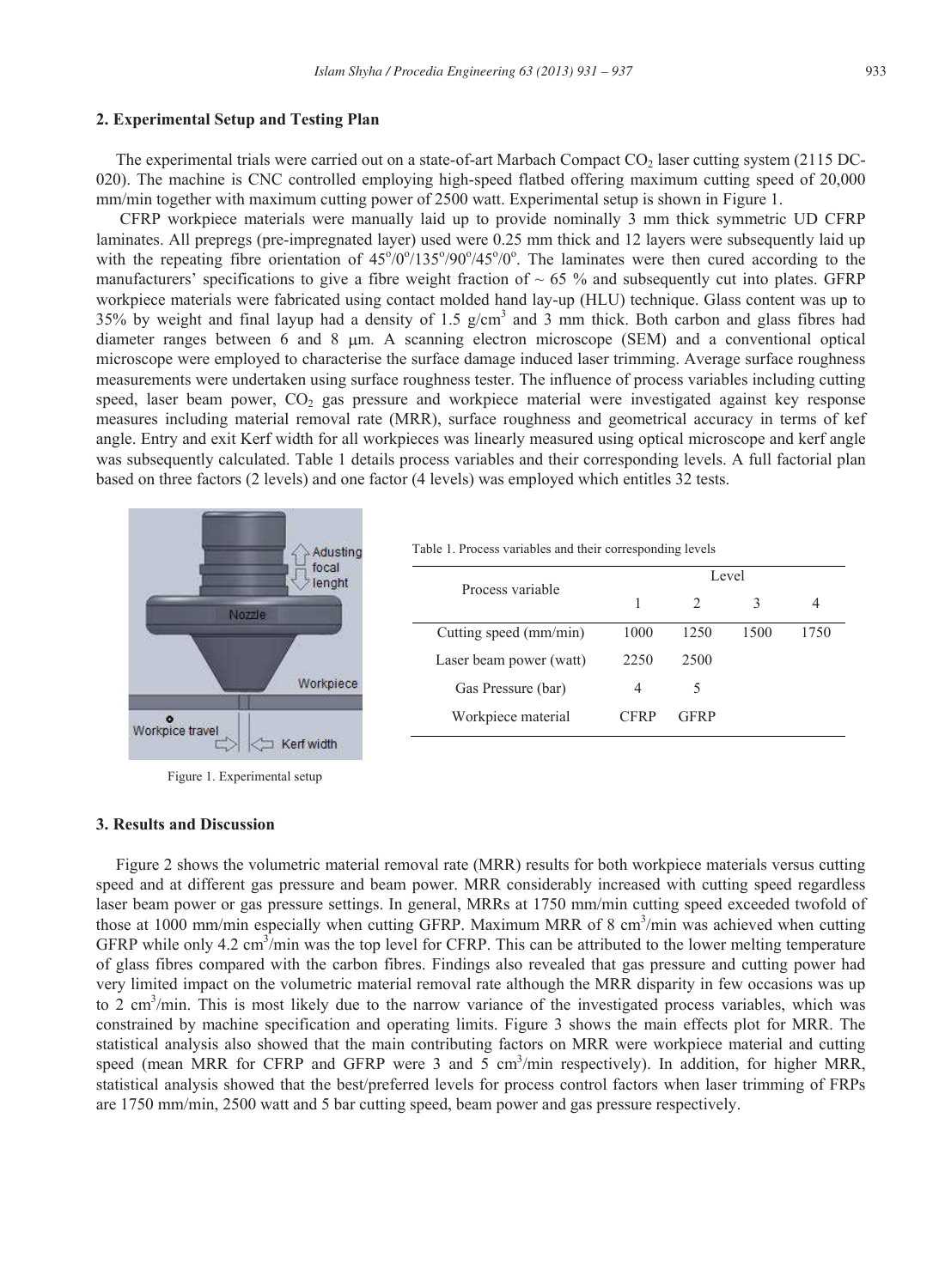





Figure 3. Main effects plot for MRR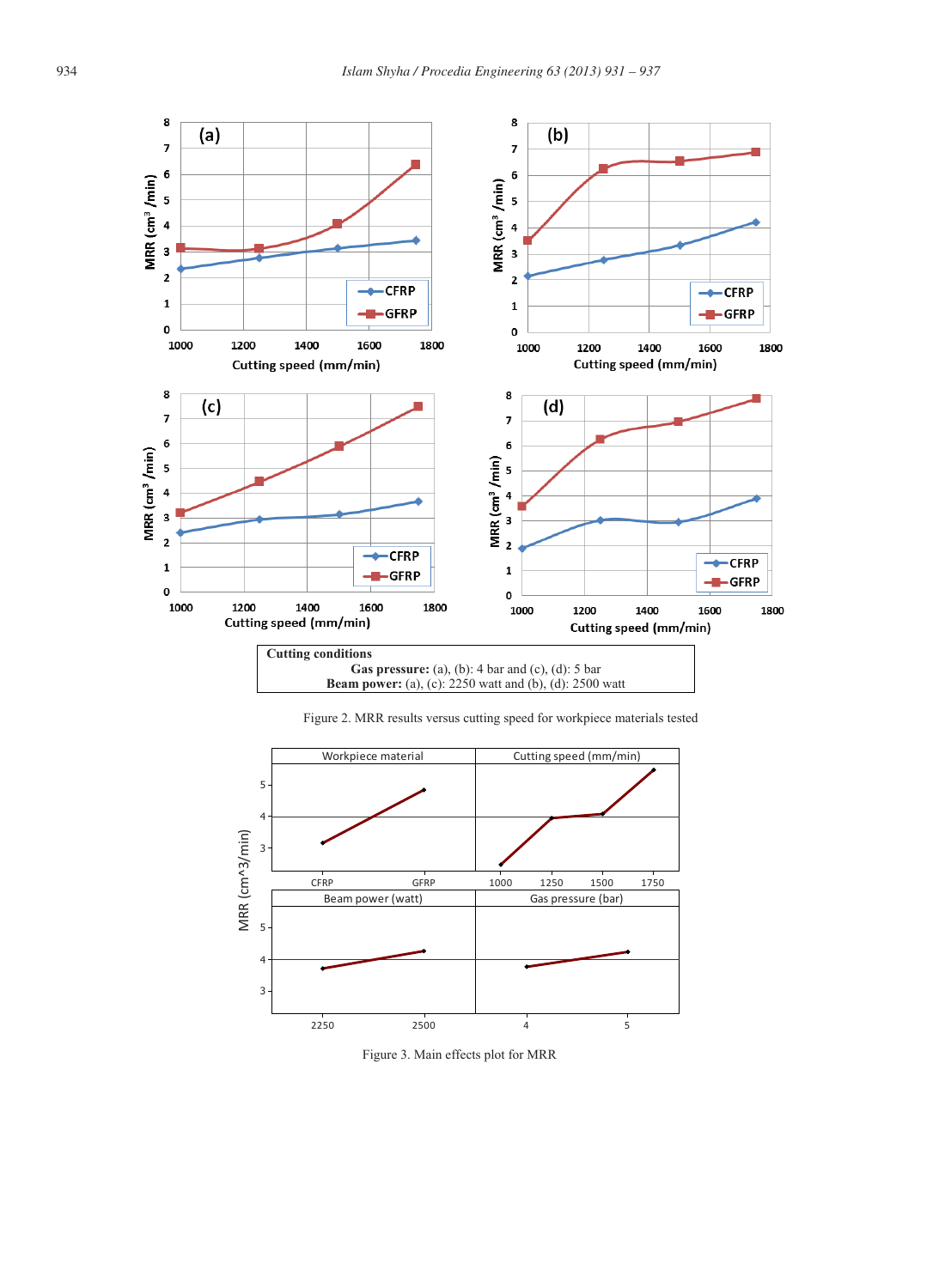Figure 4 shows average surface roughness (Ra) results for both workpiece materials when cutting at 5 bar pressure and at different cutting speeds. The maximum Ra  $(6.3 \mu m)$  was measured for samples trimmed at 1750 mm/min. Although this figure is not uncommon when cutting fibre reinforced plastic composites but it still exceeds the accepted surface roughness limits as defined by the aerospace industry (3.2 m Ra). The use of higher cutting speeds adversely affected surface quality and relatively lower surface roughness results were obtained when lower cutting speeds were employed. This is attributed to the strong correlation between surface quality and interaction time between the beam and the workpiece surface when laser cutting of FRPs, hence cutting speed [7]. When high cutting speeds are used, insufficient interaction time between laser beam and fibres/matrix surface causes incomplete cut and subsequently results in improper surface quality and higher surface roughness.



Figure 4. Surface roughness results for CFRP and GFRP surfaces when cut at 5 bar pressure

Additionally, several surface damage forms have been observed during the analysis of the trimmed surfaces using scanning electron microscopy, see Figure 5. Premature charring/melting of matrix component (resin) was dominant especially when cutting CFRP. The charred/melted segments sometimes adhered to the machined surface which may explain the elevated surface roughness values mentioned earlier (a). SEM images also showed evidence of interlayer fracture and fibre pull out (c), which may reduce surface integrity and subsequently fatigue life of the component when put into service. Adhered fibre/matrix clusters have been also seen which indicate the improper removal of the workpiece segments from the cutting zone (d). This can be improved by reducing the travel speed in order to ensure sufficient interaction time hence removal of segregated clumps and prevent adhering to the machined surface. Excessive thermal damage in the form of burning/charring of matrix constituent from fibre/matrix interface is another phenomenon that has been captured by SEM (f). This probably reduced surface quality as fibres would be left unaccompanied and can be considered as one of the reasons for the high surface roughness values. It may also lead to fibre/matrix interface cracking and constricts material properties. The dominant surface damage type observed was the uneven cutting of the fibre and matrix which has been seen in the several trimmed surfaces (e.g. b  $\&$  e). This is attributed to the anisotropic properties of composite constituents (fibre and matrix) and was in agreement with previous research (Soo, Shyha et al. 2012).

Figure 6 shows the kerf width results for both workpiece materials at different cutting speeds. In general, kerf width is marginally greater at cut entry which is most likely due to the limited variation in the laser beam size along the focal length. Additionally, an inverse relationship between the kerf width and cutting speed was determined for both materials. At lower cutting speed, interaction time between the laser beam and the workpiece material increases which subsequently rises temperature in the cutting zone and most likely removing more workpiece material. Figure 7 shows the pertinent kerf angle results. In general, less than 1° angle was obtained for all tests which highlight the ability of producing features having insignificant geometrical errors when laser trimming of FRP composites.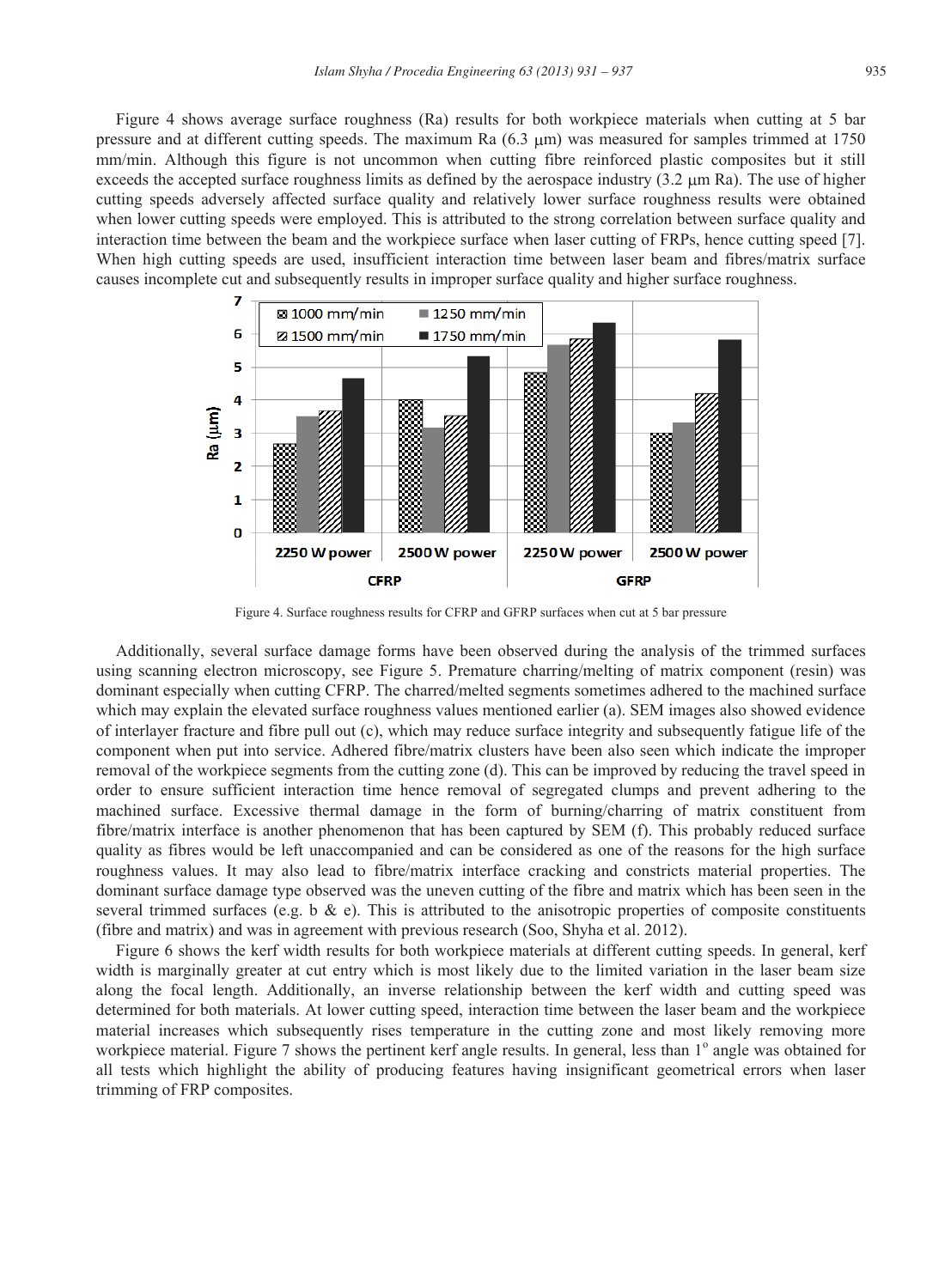

**Surfaces produced at dissimilar cutting conditions;** CFRP: (a), (b), (c) and GFRP: (d), (e), (f)

Figure 5. Surface damage types observed using SEM analysis



Figure 6. Kerf width results versus cutting speed (4 bar gas pressure and 2500 watt beam power)

Figure 7. Kerf angle results versus cutting speed (4 bar gas pressure and 2500 watt beam power)

#### **4. Conclusions**

A study of CO2 laser trimming of CFRP and GFRP composites has been carried out to investigate the influence of process variables on key outputs including MRR, entry/exit kerf width (kerf angle) and surface roughness. Cutting speed was the main contributing factor affecting the surface quality and volumetric material removal rate. MRR results in the case of GFRP were always greater than CFRP (maximum MRR of 8 cm<sup>3</sup>/min was achieved). For higher MRR, the best/preferred levels for process control factors when laser trimming of FRPs were 1750 mm/min, 2500 watt and 5 bar cutting speed, beam power and gas pressure respectively. In general, average surface